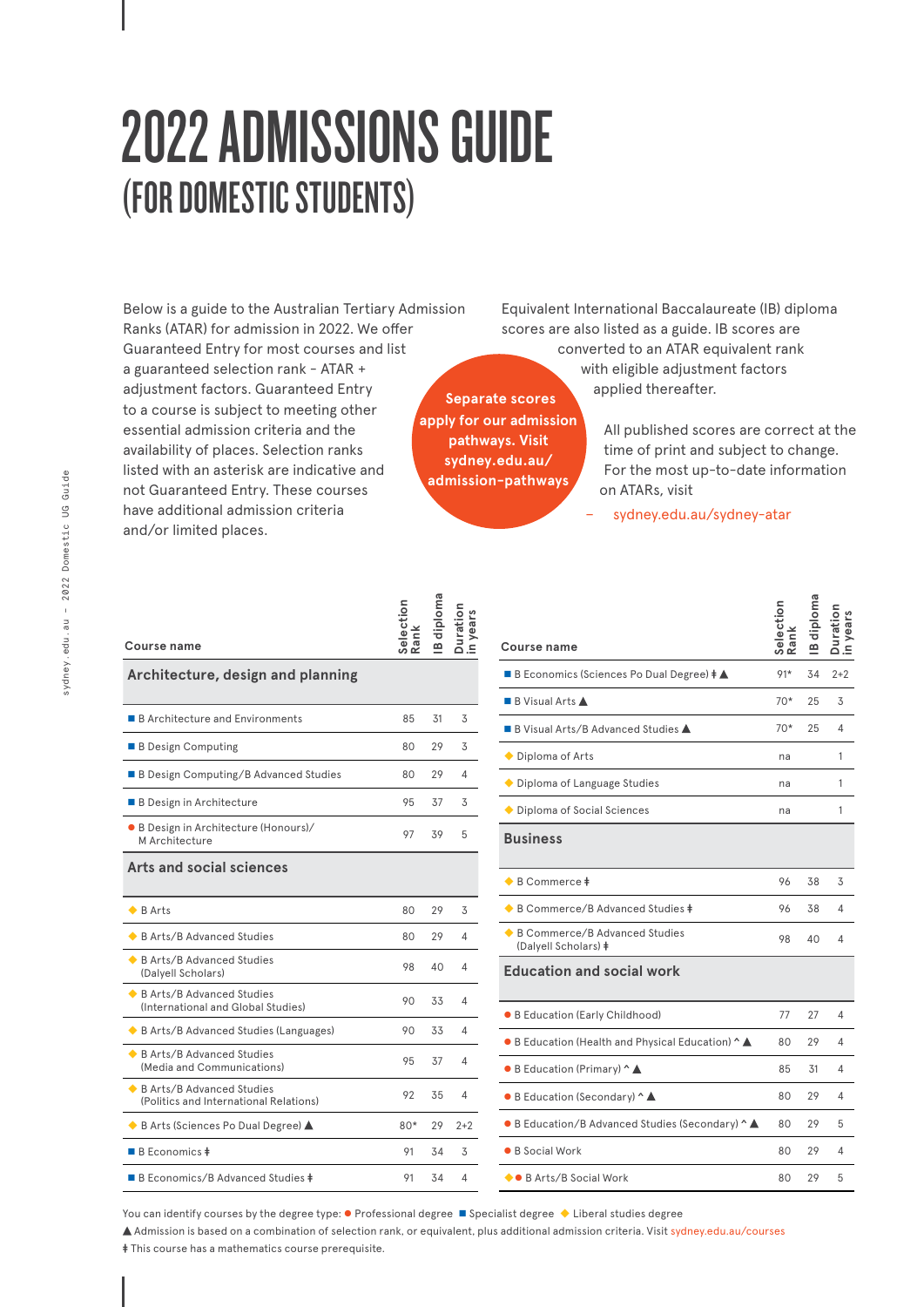### **Course name**

# **Engineering and computer science**

**Selection** 

**Rank in years IB diploma Duration** 

| • B Advanced Computing ‡                                                | 90    | 33 | 4 |
|-------------------------------------------------------------------------|-------|----|---|
| ●◆ B Advanced Computing/B Commerce ‡                                    | 96    | 38 | 5 |
| ●◆ B Advanced Computing/B Science <b>‡</b>                              | 90    | 33 | 5 |
| ●◆ B Advanced Computing/B Science (Health) ‡                            | 90    | 33 | 5 |
| $\bullet \bullet$ B Advanced Computing/B Science<br>(Medical Science) ‡ | 90    | 33 | 5 |
| • B Engineering Honours (Dalyell Scholars) ‡                            | 98    | 40 | 4 |
| • B Engineering Honours (Aeronautical) ‡                                | 92    | 35 | 4 |
| • B Engineering Honours (Biomedical) ‡                                  | 92    | 35 | 4 |
| ● B Engineering Honours<br>(Chemical and Biomolecular) ‡                | 92    | 35 | 4 |
| • B Engineering Honours (Civil) ‡                                       | 92    | 35 | 4 |
| • B Engineering Honours (Electrical) ‡                                  | 92    | 35 | 4 |
| • B Engineering Honours (Flexible First Year) ‡                         | 92    | 35 | 4 |
| • B Engineering Honours (Mechanical) ‡                                  | 92    | 35 | 4 |
| • B Engineering Honours (Mechatronic) ‡                                 | 92    | 35 | 4 |
| • B Engineering Honours (Software) ‡                                    | 92    | 35 | 4 |
| • B Engineering Honours with Space Engineering $\dagger$                | 99    | 42 | 4 |
| $\bullet \bullet$ B Engineering Honours/B Arts $\ddagger$               | 92    | 35 | 5 |
| • B Engineering Honours/B Commerce ‡                                    | 96    | 38 | 5 |
| • B Engineering Honours (Civil)/B Design<br>in Architecture <b>‡</b>    | 95    | 37 | 5 |
| • B Engineering Honours/B Project Management ‡                          | 92    | 35 | 5 |
| ●◆ B Engineering Honours/B Science ‡                                    | 92    | 35 | 5 |
| ●◆ B Engineering Honours/B Science (Health) ‡                           | 92    | 35 | 5 |
| ● ◆ B Engineering Honours/B Science<br>(Medical Science) $\pm$          | 92    | 35 | 5 |
| • B Project Management ‡                                                | 86    | 31 | 3 |
| Law                                                                     |       |    |   |
| ● B Arts/B Laws                                                         | 99.5  | 43 | 5 |
| ▶● B Commerce/B Laws ‡                                                  | 99.5  | 43 | 5 |
| ■● B Economics/B Laws ‡                                                 | 99.5  | 43 | 5 |
| • B Engineering Honours/B Laws ‡                                        | 99.5  | 43 | 6 |
| ◆● B Science/B Laws ‡                                                   | 99.5  | 43 | 5 |
| <b>Medicine and health</b>                                              |       |    |   |
| $\bullet$ B Applied Science (Diagnostic Radiography)                    | 96*   | 38 | 4 |
| • B Applied Science (Exercise and Sport Science)                        | 82*   | 30 | 3 |
| B Applied Science/B Advanced Studies (Exercise<br>and Sport Science)    | 82*   | 30 | 4 |
| • B Applied Science (Exercise Physiology)                               | $91*$ | 34 | 4 |
| • B Applied Science (Occupational Therapy)                              | 93*   | 36 | 4 |
|                                                                         |       |    |   |

| <b>Course name</b>                                                                            |         | ≃  |     |
|-----------------------------------------------------------------------------------------------|---------|----|-----|
| • B Applied Science (Physiotherapy)                                                           | 99.5*   | 43 | 4   |
| • B Applied Science (Speech Pathology)                                                        | 94*     | 36 | 4   |
| $\bullet$ B Arts/D Medicine $\ddagger \blacktriangle$                                         | 99.95*  | 45 | 7   |
| $\bullet$ B Arts/M Nursing                                                                    | 80      | 29 | 4   |
| • B Nursing (Advanced Studies)                                                                | 84      | 30 | 3   |
| $\bullet$ B Oral Health $\blacktriangle$                                                      | 83*     | 30 | 3   |
| ● B Pharmacy ‡                                                                                | 90      | 33 | 4   |
| • B Pharmacy and Management ‡                                                                 | 90      | 33 | 5   |
| $\blacklozenge$ B Science/D Dental Medicine $\blacklozenge \blacktriangle$                    | 99.6*   | 44 | 7   |
| ◆● B Science/D Medicine ‡ ▲                                                                   | 99.95*  | 45 | 7   |
| ◆● B Science/M Nursing ‡                                                                      | 80      | 29 | 4   |
| ◆● B Science (Health)/M Nursing ‡                                                             | 80      | 29 | 4   |
| <b>Music</b>                                                                                  |         |    |     |
| $\blacksquare$ B Music $\blacktriangle$                                                       | $70*$   | 25 | 4   |
| ■ B Music (Composition) ▲                                                                     | $70*$   | 25 | 4   |
| ■ B Music/B Advanced Studies (Composition) ▲                                                  | 70*     | 25 | 5   |
| ● B Music (Music Education) ^ ▲                                                               | $70*$   | 25 | 4   |
| $\blacksquare$ B Music (Performance) $\blacktriangle$                                         | $70*$   | 25 | 4   |
| ■ B Music/B Advanced Studies (Performance) ▲                                                  | 70*     | 25 | 5   |
| Science                                                                                       |         |    |     |
| $\bullet$ B Liberal Arts and Science                                                          | 70      | 25 | 3   |
| $\bullet$ B Psychology $\ddagger$                                                             | 96*     | 38 | 4   |
| B Science <b>‡</b>                                                                            | 80      | 29 | 3   |
| $\bullet$ B Science (Health) $\ddagger$                                                       | 80      | 29 | 3   |
| ◆ B Science (Medical Science) ‡                                                               | 90      | 33 | 3   |
| ◆ B Science/B Advanced Studies ‡                                                              | 80      | 29 | 4   |
| ◆ B Science/B Advanced Studies (Dalyell Scholars<br>including Mathematical Sciences) <b>‡</b> | 98      | 40 | 4   |
| ◆ B Science/B Advanced Studies (Advanced) ‡                                                   | 95      | 37 | 4   |
| ◆ B Science/B Advanced Studies (Agriculture) ‡                                                | 75      | 26 | 4   |
| B Science/B Advanced Studies<br>(Animal and Veterinary Bioscience) ‡                          | 80      | 29 | 4   |
| ◆ B Science/B Advanced Studies<br>(Food and Agribusiness) <b>‡</b>                            | 80      | 29 | 4   |
| ◆ B Science/B Advanced Studies (Health) ‡                                                     | 80      | 29 | 4   |
| ◆ B Science/B Advanced Studies (Medical Science) ‡                                            | 90      | 33 | 4   |
| ◆ B Science/B Advanced Studies<br>(Taronga Wildlife Conservation) <b>‡</b>                    | 85      | 31 | 4   |
| ◆ B Science/M Mathematical Sciences ‡                                                         | 98      | 40 | 4.5 |
| ◆● B Science/M Nutrition and Dietetics ‡                                                      | $97.5*$ | 40 | 5   |
| $\bullet$ B Veterinary Biology/D Veterinary Medicine $\ddagger$ $\blacktriangle$              | 98*     | 40 | 6   |
|                                                                                               |         |    |     |

B = Bachelor of, M = Master of, D = Doctor of \* Selection ranks with an asterisk are indicative and not Guaranteed Entry.

‡, ^, na, see 'Table notes'.